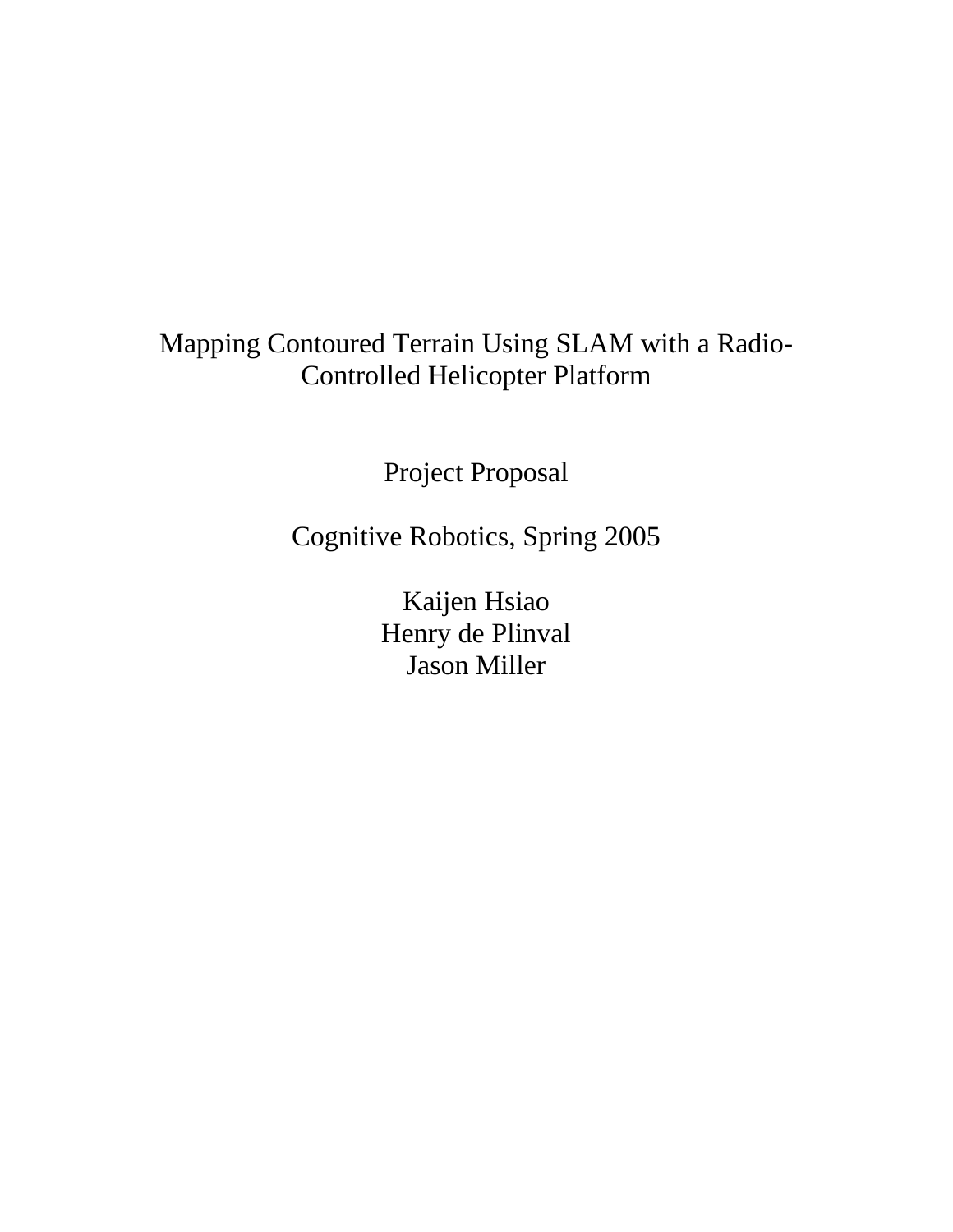# Introduction

 In the context of a natural disaster, or when a military pilot has to eject in enemy territory, Search and Rescue teams often have to find people in unknown or hazardous areas. For safety reasons, Search and Rescue teams of the future will probably make use of unmanned aerial vehicles. For such a rescue vehicle, the ability to localize itself, both to avoid dangers (mountains/enemy bases) and to scan the entire area until survivors are found, is essential. However, this area may be unknown (enemy territory), or not mapped precisely (mountain summits). Moreover, global positioning systems (GPS) may not be usable in the area, or they may be not accurate enough, as is often the case in areas with dense foliage.

 In such a situation, a helicopter capable of mapping its surroundings while localizing itself on this map would be of special interest. In this project, we want to investigate such a platform. We would like to implement a SLAM algorithm for a helicopter moving in an area with uneven terrain and using 3-D rangefinder sensors. Our goal is for this helicopter to be able to create a 2-D contour map of the ground surrounding it, while localizing itself on that map.

# Problem Statement

The goal of this project is to be able to do 2-D SLAM in a simulated, forested outdoor environment where the ground is not flat. Our platform of choice is a small, radio-controlled helicopter. In such a situation, traditional 2-D SLAM is problematic because the horizontal plane of the laser rangefinder can hit contoured ground, causing spurious landmarks to be placed on the map. It can also miss low-lying landmarks if the helicopter is hovering too high. Thus, the objectives of this project are:

- 1) To simulate an appropriate forested outdoor environment and the motion/perception of a small, radio-controlled helicopter
- 2) To use 3-D rangefinder data to create a leveled 2-D map, rejecting spurious landmarks
- 3) To attach elevation data to points on the leveled 2-D map, creating a contour map

#### Previous Work

 In terms of mapping of non-flat terrain from a helicopter, (Thrun, 2003) creates a 3-D map using 2-D rangefinder data. A small helicopter is equipped with rangefinders whose measurements lie in a plane perpendicular to the direction of motion. Using scanalignment techniques, the noisy data is combined into a smooth 3-D picture of the world. However, they are not using SLAM, and the helicopter cannot image the same location twice with their algorithm.

 (Montemerlo, 2003) creates a 3-D map of a non-flat underground mine from a cart platform. It uses a forward-pointing vertical rangefinder (whose plane is parallel to the direction of motion and the up-direction) to reject spurious 'wall' detections made by a horizontal rangefinder pointed at non-level ground. The resulting data is used to create a 2-D map with a normal 2-D SLAM algorithm. The 3-D map is then created using a plane of rangefinder measurements perpendicular to the direction of motion, combined using the robot's estimate of its location on the 2-D map generated using SLAM and smoothed using scan-alignment. This work is similar to what we are attempting to do, in that it performs 2-D SLAM with disambiguation of spurious measurements due to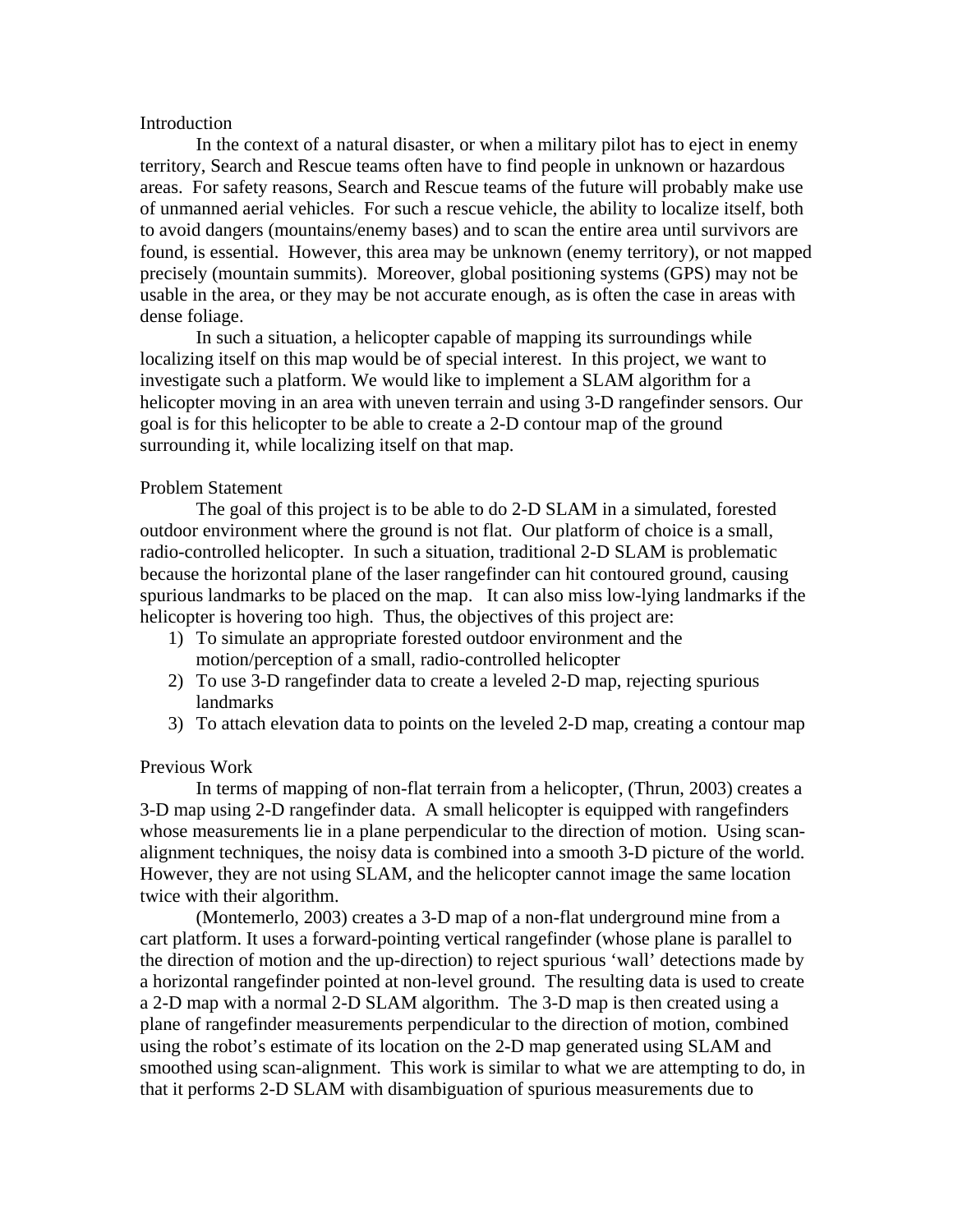contoured terrain. However, we do not feel the need to create a full 3-D map, and the leveled 2-D map they create uses only a single plane of vertical measurements. This is sufficient under the assumption that the world is reasonably rectilinear, consisting only of walls and ground. However, this is insufficient for outdoor environments.

 Our project is essentially an extension of (Brenneke, 2003), which uses a motorized cart equipped with a rotating 2-D laser rangefinder, just as described in our proposed project, to map a contoured outdoor environment. The paper describes how to use the 3-D cloud of points to disambiguate ground from landmarks in order to create a leveled 2-D map. The techniques we will be using are largely similar to those used in this paper. However, our extensions are twofold: first, because we are using a helicopter platform, data can be taken from varying distances from the ground, and second, we hope to add elevation data to the leveled 2-D map, which this paper does not do.

## Outline of the Proposed Technical Approach

Each point in the problem statement will be addressed in turn.

1) To simulate an appropriate forested outdoor environment and the motion/perception of a small, radio-controlled helicopter

The simulation will be done in Open Dynamics Engine, an open-source physics engine. By applying the appropriate noisy forces to a simulated helicopter, we can simulate motion of the helicopter using the physics engine. By detecting collisions between rays protruding from the helicopter and the simulated world (and adding noise), we can create a realistic picture of what a laser rangefinder might return. In order to eliminate having to create autonomous navigation algorithms for the helicopter, we will assume that the helicopter has a camera attached, allowing a human to drive it around.

2) To use 3-D rangefinder data to create a leveled 2-D map, rejecting spurious landmarks

Our simulated helicopter will be equipped with a 2-D laser rangefinder pointed vertically so that its measurement plane is parallel to both the up direction and the helicopter's direction of movement. To obtain 3-D data from this sensor, we will sweep it quickly back and forth. Because the helicopter will continue to move during the sweep, the data must be adjusted for the motion of the sensor. The 3-D data will be used to distinguish ground and overhanging objects from legitimate landmarks, defined as objects sticking directly out of the ground, such as tree trunks and rocks. Using these segmented landmarks, a leveled 2-D map can be created using 2-D SLAM techniques. In particular, we plan to use a particle-filter based SLAM algorithm, such as the FastSLAM algorithm developed by Sebastian Thrun's lab.

3) To attach elevation data to points on the leveled 2-D map, creating a contour map

To simplify the control of the helicopter, we will likely assume that it will try to hover a fixed distance from the ground directly below it. Using the resulting inputs to the helicopter and the 3-D data from the helicopter's direction of travel, we can track an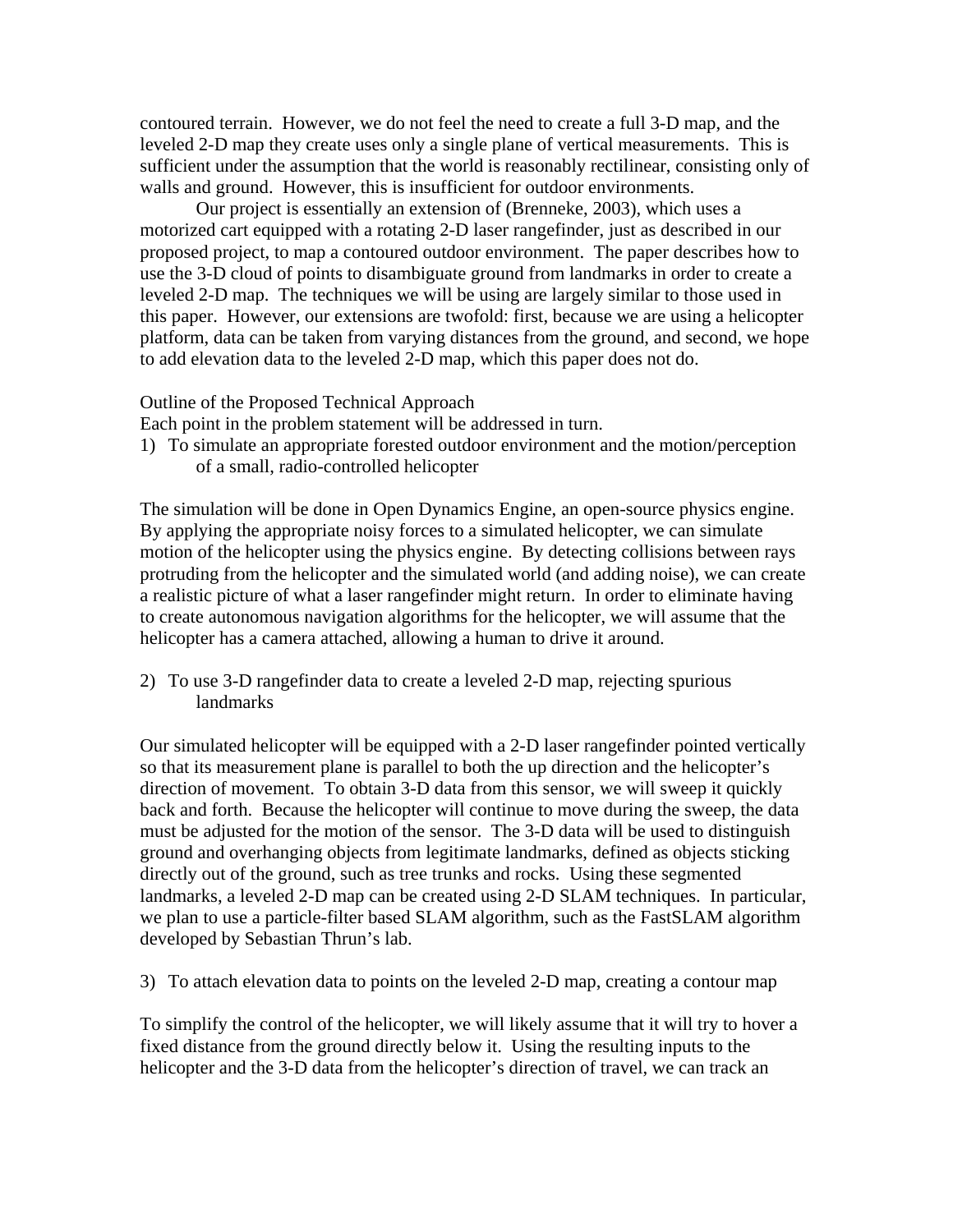estimate of the helicopter's vertical movement. This would allow us to attach estimated elevation data to each point on the leveled 2-D map.

Plans for Spirals 1 and 2

Spiral 1:

Create the simulation of the world and the robot, starting with the ground being flat. Simulate the imperfect motion and 3-D perception of the helicopter, according to appropriate motion/perception models. Figure out how to adjust the data for movement of the robot.

Create a 2-D landmark detector.

Implement 2-D, particle-filter SLAM.

Spiral 2: Make the simulated land contoured. Extend the landmark detector to operate with 3-D data. Track the helicopter's vertical movement and attach elevation estimates to the map.

Planning

Division of labor

Kaijen: implement the simulated world, including obstacles, motion, and sensors; help with algorithms to distinguish landmarks from ground and track elevation

Henry: implement the particle-filter SLAM algorithm; help with algorithms to distinguish landmarks from ground and track elevation

Jason: create movement and sensor models; lead the implementation effort for the algorithms to distinguish landmarks from ground track elevation

Time schedule: April  $10^{th}$ -April  $23^{rd}$  (2 weeks): Figure out how helicopter will move and motion/perception models Create flat simulated world with helicopter and objects Create basic landmark detector using 2-D subset of 3-D rangefinder data Implement 2-D, particle-filter SLAM

Week of April  $24^{\text{th}}$ : Create contoured terrain and 3-D rangefinder data Implement ground/landmark separator using 3-D rangefinder data

Week of May  $1<sup>st</sup>$ : Create a tracker of the vertical movement of the helicopter using 3-D rangefinder data in direction of motion Attach elevation estimates to leveled 2-D map